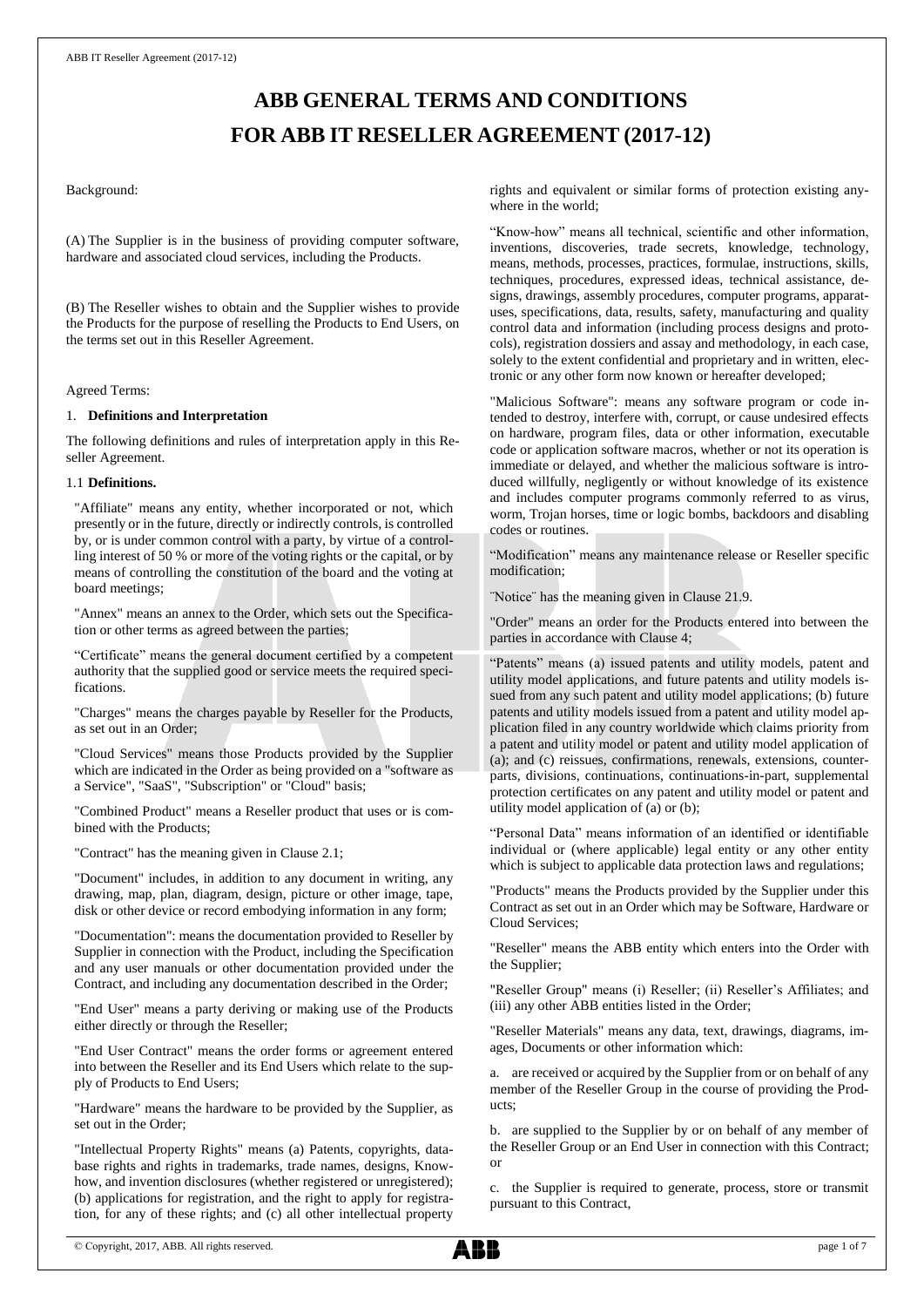and includes any personal data for which any member of the Reseller Group is the data controller;

"Service Credit " means an amount payable by the Supplier to Reseller as a service credit in accordance with Claus[e 9.4](#page-2-0) and the Order;

"Service Levels" means the service levels, if any, applicable to the Products, as set out in the Order;

"Service Level Failure" is defined in Claus[e 9.2;](#page-2-1)

"Specific Schedule" means a Schedule to this Contract which applies only to certain Products provided by the Supplier, as identified in an Order and/or the Specific Schedule itself;

"Software" means the computer programs listed in the Order and all Documentation in respect of such programs and any Modification which is provided during the term of this Contract;

"Specification" means the specification for the Products as set out in the Order;

"Supplier" means the party to the Order indicated to be the Supplier;

"Supplier's Team" means all employees, consultants, agents and subcontractors which it engages in relation to the Products; and

"Third Party Provider" means any contractor, agent or third party who provides hardware, software or services to any member of the Reseller Group.

"VAT" means Value Added Tax or any similar sales tax.

# **Interpretation:**

1.2 A reference to a statute or statutory provision is a reference to it as amended or re-enacted. A reference to a statute or statutory provision includes any subordinate legislation made under that statute or statutory provision, as amended or re-enacted.

1.3 Any phrase introduced by the terms including, include, in particular or any similar expression, shall be construed as illustrative and shall not limit the sense of the words preceding those terms.

#### 2. **Contract Structure**

<span id="page-1-0"></span>2.1 A contract comprises

2.1.1 the Order entered into in accordance with Claus[e 4;](#page-1-1)

2.1.2 the terms of the applicable Specific Schedule(s); and

2.1.3 the terms and conditions included in this Reseller Agreement,

(together, the "Contract")

2.2 In the event of a conflict between this Reseller Agreement and any other document incorporated into the Contract, this Reseller Agreement shall take precedence.

2.3 No terms and conditions of the Supplier shall apply to any transaction entered into by the Supplier and Reseller to which this Reseller Agreement applies unless such terms are specifically agreed by the Supplier and Reseller and incorporated into this Reseller Agreement (or any Order) in writing.

#### 3. **Term**

3.1 The Supplier shall provide the Products from the date specified in the relevant Order.

3.2 A Contract shall continue as specified in the relevant Order, unless it is terminated in accordance with Clause [19.](#page-5-0)

# <span id="page-1-1"></span>4. **Order Process**

4.1 The parties agree that under this Reseller Agreement any company being part of the Reseller Group may issue Orders referencing this Reseller Agreement and thereby conclude separate Contracts with Supplier for the purchase of Licenses and Services.

4.2 The Order shall reference and incorporate this Reseller Agreement and be deemed to be accepted on the earlier of:

4.2.1 the Supplier and Reseller having issued written acceptance of the Order (including any electronic signature or acceptance of the Order); or

4.2.2 any act by the Supplier consistent with fulfilling the Order issued by Reseller,

at which point and on which date the Contract shall come into existence.

4.3 this Reseller Agreement applies to the Contract to the exclusion of any other terms that the Supplier seeks to impose or incorporate (including any terms or conditions set out in the Annex), or which are implied by trade, custom, practice or course of dealing.

#### 5. **Resale of the Products**

5.1 The Reseller may:

5.1.1 use the Products in order to deliver services to its End Users; and

5.1.2 resell or sub-license the Products, including as Combined Products, to End Users,

pursuant to the terms of a Contract.

5.2 Any resale or sub-license of the Products by the Reseller shall be on terms and conditions to be determined by the Reseller in its sole and absolute discretion, provided that such terms and conditions in the End User Contract shall be no less restrictive than the terms of this Reseller Agreement as it relates to the Reseller's use of the Products.

Where the Reseller resells or sub-licenses the Products to an End User, it shall do so only on the condition that any End User shall be considered the Reseller's customer and the credit and collection risk is with Reseller;

#### 6. **Supplier Responsibilities (General)**

6.1 The Supplier shall provide the Products to Reseller or End-User as indicated in an Order, in accordance with this Reseller Agreement and the applicable Order.

6.2 The Supplier shall deliver the Products in a timely manner and meet any performance dates specified in an Order.

6.3 The Supplier shall:

6.3.1 co-operate with the Reseller Group in all matters relating to the Products; and

6.3.2 ensure that the Supplier's Team use reasonable skill and care in the production and delivery of the Products.

6.4 The Supplier confirms that any Certificate for the Products may be shared with End Users. In the event that a Certificate is needed in an End User country where Supplier has not yet obtained the relevant Certificate, Supplier will either provide the Certificate or allow Reseller to apply for such Certificate on Suppliers behalf. For the purpose of obtaining a Certificate, Reseller may share Confidential Information of Supplier with any authority or any organisation performing certification on behalf of such authority.

6.5 The Supplier shall:

6.5.1 observe, and ensure that the Supplier's Team observe: all health and safety rules and regulations and any other reasonable requirements that apply at any of the Reseller Group's premises and that have been communicated to it. In case Supplier's Team fails to accept or observe such rules, regulations or requirements, Reseller reserves the right to refuse the Supplier's Team access to the Reseller Group's premises, which shall only be given to the extent necessary for the delivery of the Products; observe, and ensure that the Supplier's Team observe: any security procedure, policy or standard provided to the Supplier by any member of the Reseller Group from time to time or as otherwise set out

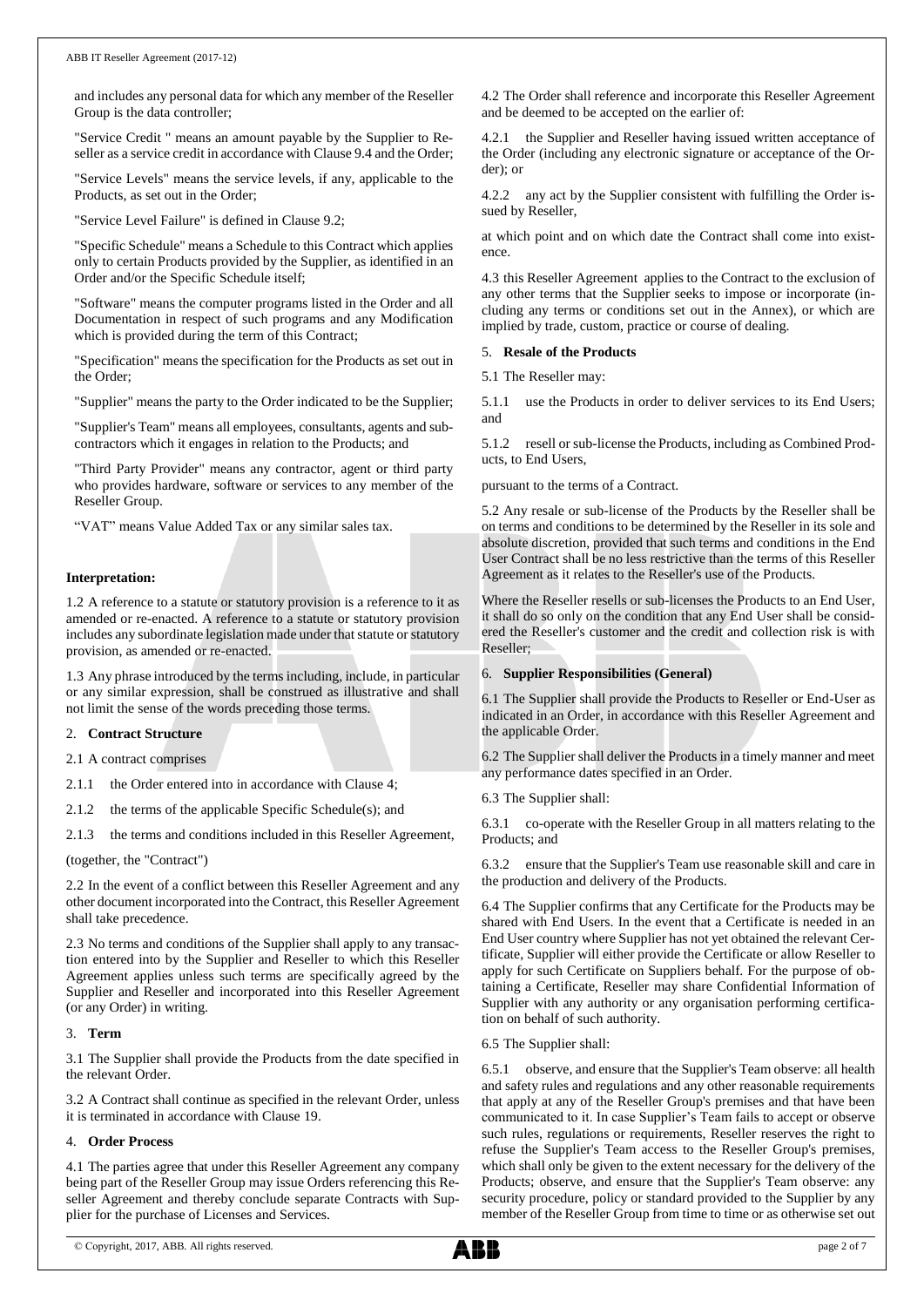in the Order; and in particular with the ABB Cyber Security Requirements for Suppliers as made available under www.abb.com/Supplying/Cybersecurity, or as otherwise set out in a Contract.

6.5.2 notify Reseller as soon as it becomes aware of any health and safety hazards or issues which arise in relation to the Products or any other issues or circumstances which may reasonably be expected to jeopardise the timely provision of the Products; and

6.5.3 before the date on which the Products are to be delivered, obtain, and at all times maintain during the term of this Reseller Agreement, all necessary licences and consents and comply with all relevant legislation in relation to the Products and the performance of its obligations under this Reseller Agreement.

6.6 The Supplier shall comply with any additional responsibilities and/or obligations as set out in the applicable Service Specific Schedule and the Order.

# 7. **Acceptance of Product**

7.1 Except where the Order sets out an acceptance procedure in respect of particular Products and subject to Clause [8](#page-2-2) the acceptance procedure/period shall be as set out in the applicable Specific Schedule.

#### <span id="page-2-2"></span>8. **Warranties (General)**

8.1 The Supplier warrants to each member of the Reseller Group that:

8.1.1 the Products will conform with all descriptions, Documentation and Specifications as set out in the Order; and

8.1.2 the Products will be provided in accordance with all applicable legislation, and the Supplier will inform Reseller as soon as it becomes aware of any changes in that legislation where it effects the Supplier's ability to provide the Products.

Supplier will not insert or include, or permit or cause any person or software to insert or include, any Malicious Software into the Software as a whole or any individual Modification; and

8.1.4 the services will be performed consistent with Good Industry Practice standards.

8.2 Without prejudice to any other right or remedy Reseller may have, in the event that the Supplier commits any breach of any warranties (including any set out in a Specific Schedule) it shall within a reasonable time specified by Reseller, on receiving Notice from Reseller, correct any defect or deficiency in the Product. If the Supplier fails or is unable to do so, Reseller shall be entitled to return the relevant Product and, where this has a material effect on the Contract as a whole, terminate the Contract for material breach and claim damages in accordance with Claus[e 18.](#page-4-0)

8.3 To the extent permitted by applicable law any warranties implied in favour of Reseller by statute are excluded from this Reseller Agreement.

8.4 The provisions of this Clause [8](#page-2-2) shall survive any performance, acceptance or payment pursuant to this Reseller Agreement and shall extend to any substituted or remedial Products provided by the Supplier.

#### 9. **Service Levels**

9.1 The Supplier must provide Products, which meet or exceed the Service Levels.

<span id="page-2-1"></span>9.2 If the Supplier fails to provide any of the Products in accordance with the Service Levels ("**Service Level Failure**"), it must promptly notify Reseller in writing.

9.3 As soon as practicable after notification under Clause [9.2](#page-2-1) (and, in any event, within the period specified in the Order), the Supplier must:

9.3.1 perform a root-cause analysis to identify the cause of the Service Level Failure;

9.3.2 allocate such resources as may be necessary to remedy the Service Level Failure and any consequences; and

9.3.3 provide Reseller with a written report detailing the cause of, and procedure for correcting, the Service Level Failure and any consequences.

<span id="page-2-0"></span>9.4 If, in any month, a Service Level Failure occurs and the Order provides for Service Credits to accrue in respect of such failure, the Supplier must deduct those Service Credits from its next invoice (or, where no further invoices are due, the Supplier must pay an amount equal to such Service Credits within 30 days after a written demand for payment from Reseller). The parties agree that the payment of Service Credits is without prejudice to any other remedy available to Reseller whether under this Reseller Agreement or otherwise.

9.5 If Supplier fails any Service level for any four months (whether or not consecutive) within a calendar year, Reseller may terminate this Reseller Agreement

# 10. **Reseller's obligations**

10.1 Reseller shall:

10.1.1 co-operate with the Supplier in all matters relating to the Products;

10.1.2 provide access to Reseller premises and data, and such office accommodation and other facilities as may reasonably be requested by the Supplier and agreed with Reseller in writing in advance, for the purpose of providing the Products;

10.1.3 provide the Reseller Material, in order to provide the Products, as set out in the Order or otherwise in a timely manner after Supplier's reasonable request;

10.1.4 inform the Supplier of all health and safety rules and regulations and any other reasonable security requirements that apply at any of Reseller premises; and

10.1.5 comply with any additional responsibilities as set out in the relevant Order.

10.2 If Supplier believes a failure by Reseller to perform its obligations has an adverse effect on Supplier's ability to perform its obligations in accordance with the Contract, Supplier shall promptly notify Reseller. Any such Notice shall include at least a description of Reseller's failure in reasonable detail and a description of the effects on the Products, in particular the extent of potential delay and estimated additional costs, if any. Supplier shall use all reasonable efforts to perform its obligations on time notwithstanding Reseller's failure to perform and assist Reseller to remedy its failure.

10.3 This Reseller Agreement does not place Reseller under any duty or obligation to order Licenses or Services from Supplier.

#### <span id="page-2-3"></span>11. **Billing and Payment**

11.1 In consideration for the provision of the Products, Reseller shall pay to the Supplier the Charges in accordance with this Claus[e 11.](#page-2-3)

11.2 The Supplier shall invoice Reseller for the Charges in accordance with the relevant provisions of the applicable Specific Schedule, and the relevant Order. Invoices shall comply with applicable laws, generally accepted accounting principles and the specific requirements of Reseller (as notified to the Supplier from time to time), and at all times contain the following minimum information: Supplier name, address and reference person including contact details; invoice date; invoice number; Order number and Supplier number; address of Reseller; quantity; specification of the Products; charges (total amount invoiced); currency; tax or VAT amount; tax or VAT number; payment terms as agreed.

11.3 Invoices must be sent to the billing address specified in the Contract.

11.4 Reseller will reimburse expenses only at cost and to the extent agreed in writing.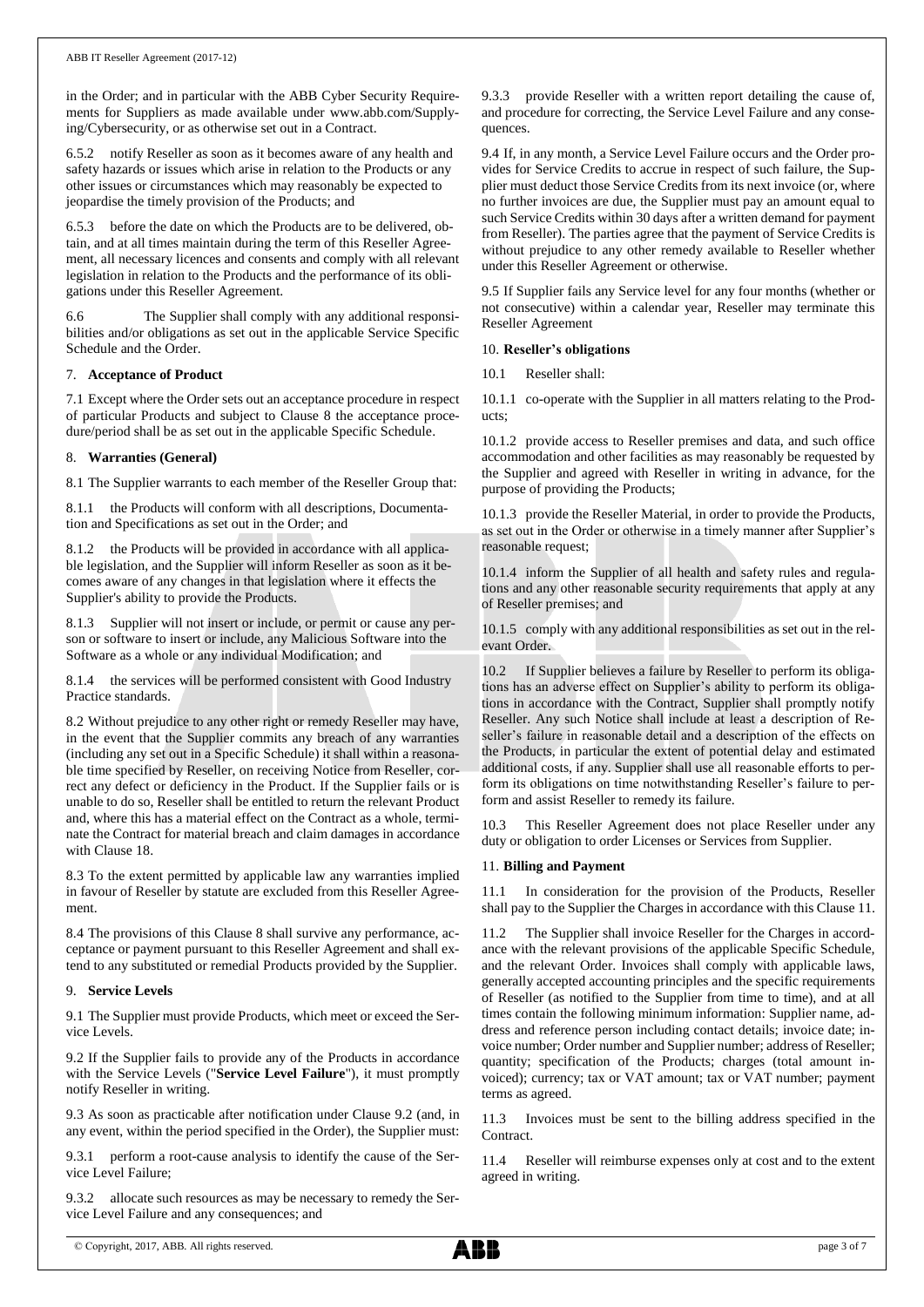11.5 Unless otherwise agreed in a specific Order Reseller shall make payment of undisputed invoices within ninety (90) days from receipt of the invoice.

<span id="page-3-0"></span>11.6 If a party fails to make any undisputed payment due to the other party under a Contract by the due date for payment, then, without limiting the other party's remedies under Claus[e 19,](#page-5-0) if the undisputed payment remains outstanding thirty (30) days from the defaulting party's receipt of a written reminder by the other party (such reminder to be sent only after the due date for payment) the defaulting party shall pay interest on the overdue undisputed amount at the rate of 4% per annum. Such interest shall accrue on a daily basis from the expiry date of the grace period until actual payment of the overdue amount.

11.7 In relation to payments disputed in good faith, interest under Claus[e 11.6](#page-3-0) is payable only after the dispute is resolved, on sums found or agreed to be due.

# 12. **IPR Ownership**

Subject to Clause13 below and anything to the contrary in the applicable Specific Schedule(s) or as agreed in a particular Order, as between Reseller and the Supplier, all Intellectual Property Rights in the Products shall be owned by the Supplier. The Supplier grants to the Reseller Group for the term as indicated in the Order a non-exclusive, worldwide, irrevocable license to resell the Products as stand-alone and Combined Products together with Reseller`s products and to permit its End Users to use the Products, including as Combined Products. Such license shall include the right to have any third party exercise such rights for the benefit of Reseller and Reseller Group.

12.2 Supplier represents and warrants that, if it has used or uses open source software or the Product contains open source software, Supplier has used, modified, and/or further developed the open source software in full compliance with the underlying license terms and conditions and such open source software has no viral effect on Reseller's and its Affiliate's Intellectual Property Rights.

12.3 The Supplier grants to the Reseller a temporary, royalty-free, non-exclusive licence to use the trademarks of the Supplier which are connected with the Products (the "Supplier Trademarks" subject to the following conditions:

12.3.1 the Reseller shall only use the Supplier Trademarks as necessary for the purposes of performing its obligations under this Reseller Agreement;

12.3.2 the licence granted pursuant to this Clause 12.3 shall terminate on expiry or termination of this Contract.

<span id="page-3-1"></span>12.4 Subject to anything to the contrary agreed in a particular Order, the Supplier assigns to Reseller, with full title guarantee and free from all third party rights, the Intellectual Property Rights and all other rights in all modifications of the Products which have been made by or specifically for Reseller.

12.5 At its own expense, the Supplier shall, and shall use all reasonable endeavours to procure that any necessary third party shall, promptly execute and deliver such documents and perform such acts as may be required for the purpose of giving full effect to a Contract, including securing for Reseller all right, title and interest in and to the Intellectual Property Rights and all other rights assigned to Reseller in accordance with Claus[e 0.](#page-3-1)

12.6 The parties acknowledge and agree that at all times the Reseller Materials shall be the property of the applicable member of the Reseller Group. Nothing in this Reseller Agreement shall transfer any right or title in the Reseller Materials to the Supplier. Reseller grants to the Supplier a license to use the Reseller Materials free of charge and on a nonexclusive, worldwide, basis solely to such extent as is necessary to enable the Supplier to provide the Products.

#### <span id="page-3-6"></span>13. **IPR Warranty and Indemnity**

<span id="page-3-3"></span>13.1 The Supplier represents and warrants that:

13.1.1 the supply, or use by the Reseller Group or any Third Party Provider, of any Product, Software (including any Cloud Software), Hardware or Documentation;

13.1.2 the assignment or grant of any licence of any Intellectual Property Rights under this Reseller Agreement; or

13.1.3 the provision, or the Reseller Group or any Third Party Service Provider taking the benefit, of any of the Products,

will not infringe the Intellectual Property Rights of any person.

<span id="page-3-2"></span>13.2 The Supplier shall indemnify and hold each member of the Reseller Group harmless from and against all costs, claims, demands, liabilities, expenses, damages or losses (including any direct or indirect consequential losses, loss of profit and loss of reputation, and all interest, penalties and legal and other professional costs and expenses) arising out of or in connection with any alleged or actual infringement under any law, of any third party's Intellectual Property Rights or other rights arising out of the Products or use of the Software the Hardware or the Cloud Services.

13.3 If any third party makes a claim, or notifies an intention to make a claim, against Reseller which may reasonably be considered likely to give rise to a liability under the indemnity in Clause [13.2](#page-3-2) (a "Claim"), Reseller shall:

13.3.1 as soon as reasonably practicable, give written Notice of the Claim to the Supplier, specifying the nature of the Claim in reasonable detail;

13.3.2 not make any admission of liability, agreement or compromise in relation to the Claim without the prior written consent of the Supplier (such consent not to be unreasonably conditioned, withheld or delayed);

13.3.3 reasonably cooperate with the Supplier and its professional advisers on reasonable prior Notice and at Supplier's cost, so as to enable the Supplier and its professional advisers to assess and defend the Claim; and

13.3.4 subject to the Supplier providing security to Reseller to Reseller's reasonable satisfaction against any claim, liability, costs, expenses, damages or losses which may be incurred, take such action as the Supplier may reasonably request to avoid, dispute, compromise or defend the Claim.

13.4 The Supplier shall not have any liability for any claim of infringement of Intellectual Property Rights if and to the extent the claim arises due to the incorporation of Reseller Material into the Product or due to the Supplier following Reseller specific instructions in developing the Product.

<span id="page-3-4"></span>13.5 If a Claim is made, the Supplier may, at no cost to Reseller and without prejudice to the Supplier's obligations under Clause [13.1:](#page-3-3)

13.5.1 procure for the Reseller Group the right to continue to use the infringing Product or other material, or continue to take the benefit of any Products, that are affected by the Claim in accordance with the terms of this Reseller Agreement; or

13.5.2 modify or replace the infringing Product or other material or re-perform the applicable Products so that it becomes non-infringing (provided that the modified or replaced Product or other material, or the re-performed Products, provide the same performance and functionality and do not adversely affect the use of the Product or other material).

13.6 If the Supplier is not able to rectify the infringing situation in accordance with Clause [13.5](#page-3-4) within reasonable time, Reseller shall be entitled to terminate the Contract and/or this Reseller Agreement for cause and with no liability to the Supplier with immediate effect.

# <span id="page-3-5"></span>14. **Demonstration Products**

14.1 In the event that Supplier provides Reseller with Products for marketing or demonstration ("Demonstration Products"), such Demonstration Products (i) are restricted for use only by the Reseller

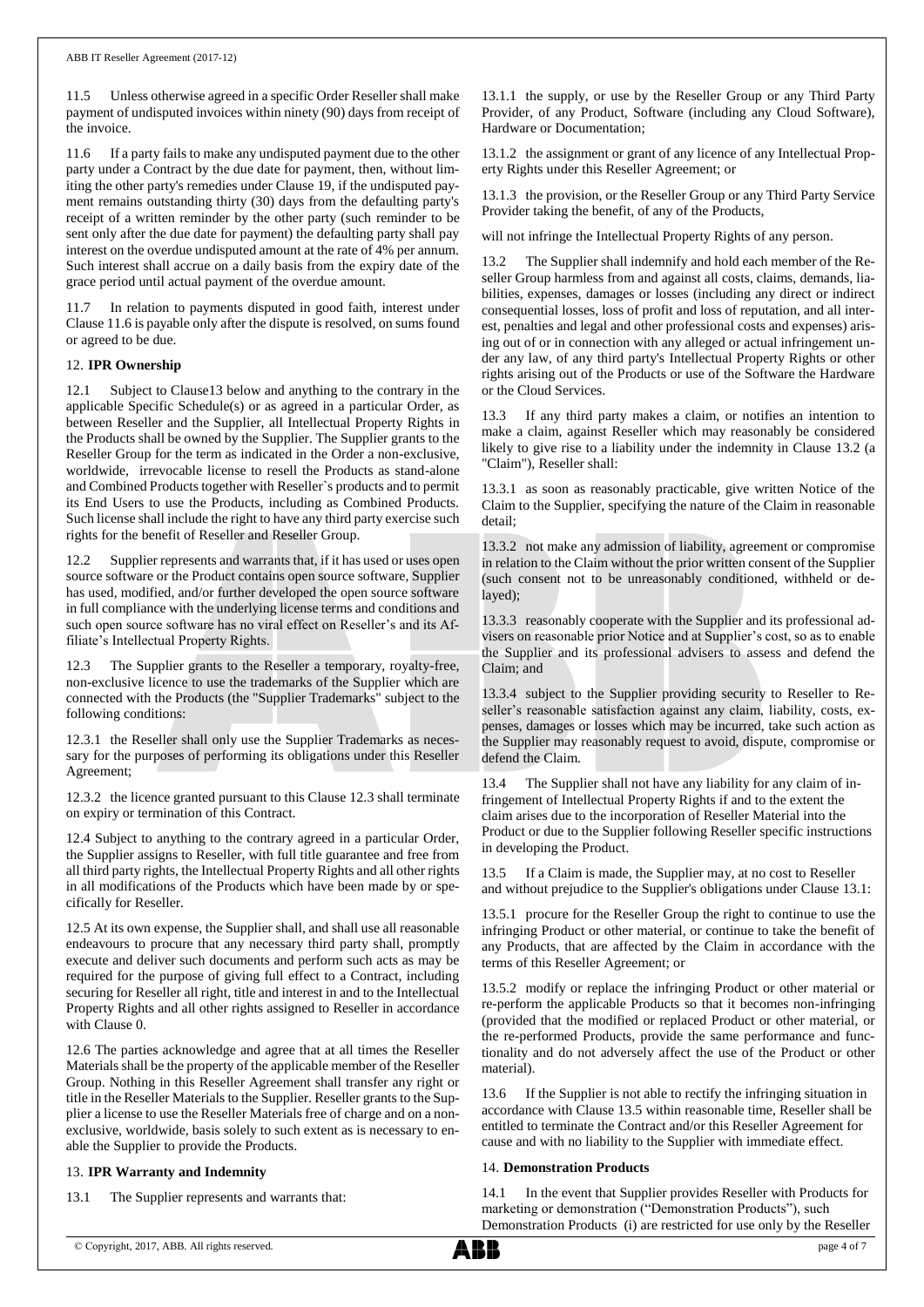and shall not be transferred to any third party; and (ii) may be used only for demonstration and marketing to, and internal evaluation purposes of End Users.

14.2 Demonstration Product licenses are non-exclusive, non-transferable, and limited to the number of copies specified in an Order.

Unless otherwise agreed by the Parties in writing, Demonstration Products receive the following limited support services from Supplier: (i) updates and patches of the Demonstration Products when such updates and patches are made generally available by Supplier; and (ii) help-desk assistance.

# <span id="page-4-5"></span>15. **Confidentiality**

15.1 Each party agrees that it shall not at any time disclose to any person technical or commercial knowhow, specifications, inventions, processes or initiatives or any other information or data which are of a confidential nature and have been disclosed to such party (the "Recipient") by the other party (the "Discloser") or its agent and any other confidential information concerning Discloser's business or its products which the Recipient may obtain, except as permitted by Clause [15.3.](#page-4-1) The parties agree that, where Reseller is the Discloser, all Reseller Materials and all information concerning any member of the Reseller Group's business or products shall be confidential information.

15.2 Confidential information does not include any particular information that the Recipient can reasonably demonstrate:

15.2.1 was in the possession of, or was rightfully known by, the Recipient without an obligation to maintain its confidentiality prior to receipt from the Discloser;

15.2.2 was or has become generally available to the public other than as a result of disclosure by the Recipient or its agents; or

15.2.3 was independently developed by the Recipient without use of or reference to any confidential information of the Discloser.

<span id="page-4-1"></span>15.3 The Recipient may disclose the Discloser's confidential information:

15.3.1 to such of its employees, agents or sub-contractors as need to know the same for the purpose of exercising its rights or carrying out its obligations in connection with a Contract. The Recipient shall ensure that such employees, agents or sub-contractors comply with this Clause [14;](#page-3-5) and

15.3.2 as may be required by law, a court of competent jurisdiction or any governmental or regulatory authority, provided that the Recipient takes best efforts to limit such disclosure and to obtain confidential treatment or a protective order, notifies the Discloser (where legally permissible to do so) reasonably in advance to enable it to participate in such effort .

15.4 The Recipient shall not use the Discloser's confidential information for any purpose other than to exercise its rights and perform its obligations under or in connection with this Contract.

15.5 The Recipient agrees to apply reasonable safeguards against the unauthorized disclosure of the Discloser's confidential information in accordance with good industry practice, or in the same manner and to the same degree that it protects its own confidential and proprietary information – whichever standard is higher.

15.6 Upon Reseller's reasonable request, Supplier shall procure that Supplier and/or individuals of Supplier's Team execute and provide to Reseller any additional documents or agreements related to the handling of confidential information.

# <span id="page-4-3"></span>16. **Data Protection**

16.1 The Supplier shall take all necessary steps to ensure that Reseller data or information which comes into its possession or control in the course of providing the Products is protected and in particular the Supplier shall not: (i) use Reseller's data or information for any other purposes than for providing the Products; or (ii) reproduce the

data or information in whole or in part in any form except as may be required by the underlying contractual document, or (iii) disclose Reseller data or information to any third party or persons not authorized by Reseller to receive it, except with the prior written consent of Reseller.

<span id="page-4-2"></span>16.2 If Reseller discloses Personal Data to Supplier, Supplier shall (i) apply appropriate physical, technical, logical and organisational security measures to protect Personal Data, (ii) comply with all applicable data protection laws and regulations; (iii) only process Personal Data in accordance with Reseller instructions and for the purpose the Personal Data was provided; and (iv) not transfer Personal Data to a country with a level of data protection that is not equivalent with the level of data protection in the country where Reseller is domiciled without Reseller's prior written consent and without complying with any legal requirement for such transfer, including the execution of EU Standard Contractual Clauses for the transfer of Personal Data. Supplier will further comply with any request by Reseller to access, correct, block or delete Personal Data and will return or destroy all Personal Data upon termination of the Contract unless instructed otherwise by Reseller. Reseller may audit and verify Supplier's compliance with this Claus[e 16.2](#page-4-2) any time upon reasonable Notice.

16.3 The Supplier agrees that it will not withhold or delay its consent to any changes to this Claus[e 16](#page-4-3) which in Reseller's reasonable opinion are required to be made in order to comply with applicable data protection laws and regulations, and their application to the Products from time to time, and agrees to implement any such changes at no additional cost to Reseller.

16.4 Supplier acknowledges that the processing of Personal Data in accordance with this Reseller Agreement or a Contract may require the conclusion of additional data processing agreements or additional data protection agreements with Reseller or members of Reseller's Group; therefore, upon Reseller's request, Supplier shall, and shall ensure that its relevant Affiliate or subcontractor, promptly enter into any such agreement with any member of Reseller's Group, as designated by Reseller.

# <span id="page-4-4"></span>17. **Insurance**

17.1 The Supplier shall maintain in force, with a reputable and financially sound insurance company, a public general liability insurance policy in the amount of not less than five million US dollar (5mio USD) per event and ten million US dollar (10mio USD) per year and a professional indemnity insurance policy in the amount of not less than five million US dollar (5 mio USD) per occurrence and fifteen million US dollar (15 mio USD) per year, covering the liability arising out of a Contract and the related Products including Intellectual Property Rights infringement, computer virus, confidentiality and data protection. Such insurance policies shall remain in effect throughout the term of this Reseller Agreement and for a period of two (2) years after termination or expiration.

17.2 The Supplier shall, on Reseller's request, produce both the insurance certificates giving details of cover and the receipt for the current year's premium.

17.3 Nothing contained in this Claus[e 17](#page-4-4) shall relieve Supplier from its liability. The insured amount cannot be considered nor construed as limitation of liability.

# <span id="page-4-0"></span>18. **Liability**

<span id="page-4-6"></span>18.1 Nothing in this Contract shall operate so as to exclude or limit the liability of either party to the other for:

18.1.1 death or personal injury arising out of negligence;

18.1.2 breach of Clauses [15](#page-4-5) (Confidentiality) o[r 16](#page-4-3) (Data Protection);

18.1.3 gross negligence, wilful misconduct or fraudulent misrepresentation;

18.1.4 an indemnification obligation pursuant to Clauses [13](#page-3-6) (IPR Indemnity) or [20](#page-5-1) (Compliance with Laws, Integrity); or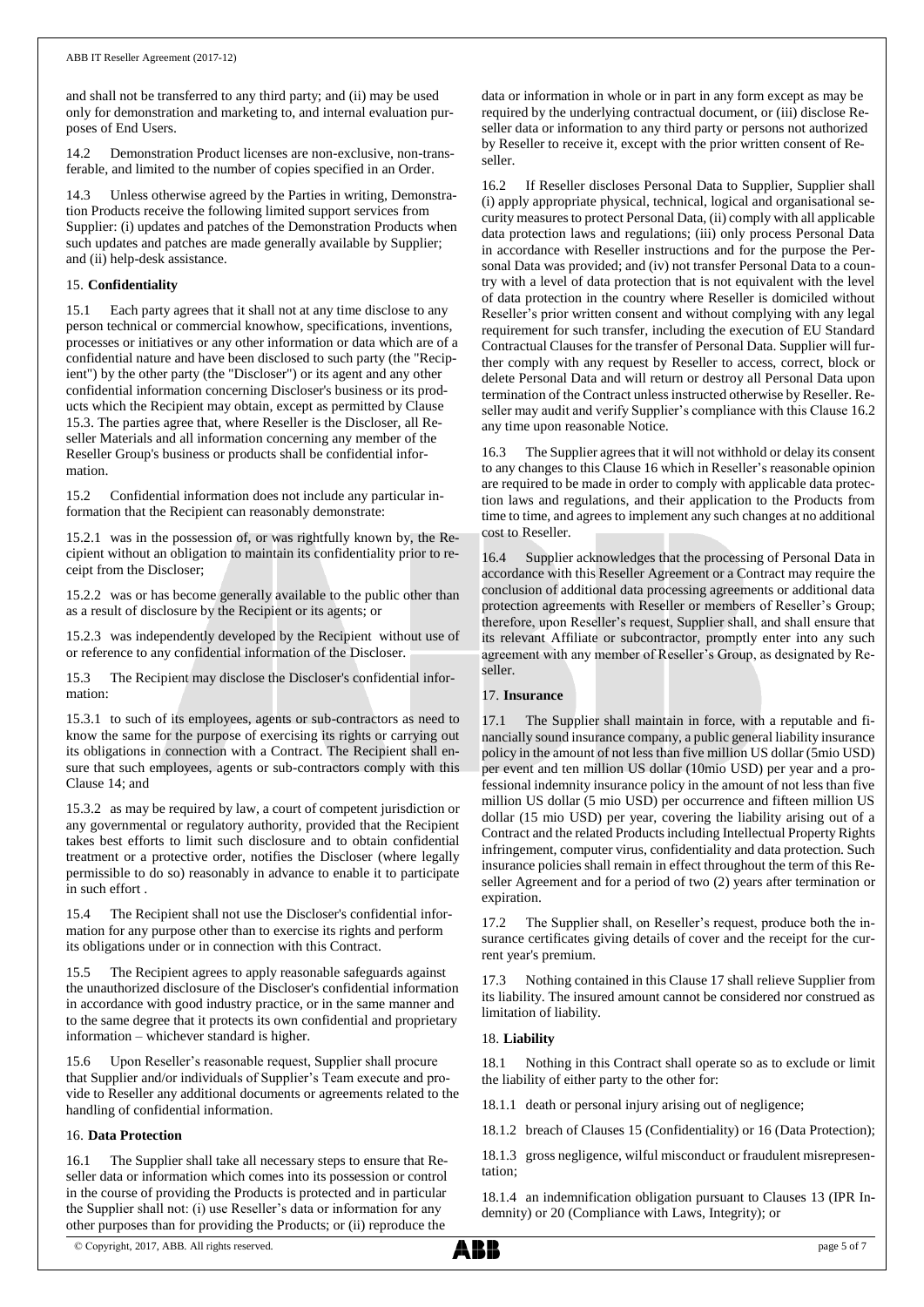18.1.5 for any other liability which cannot be excluded or limited by law.

<span id="page-5-2"></span>18.2 Subject to Clause [18.1,](#page-4-6) under no circumstances shall either party be liable to the other for any of the following types of loss or damages arising under or in relation to a Contract (whether arising for breach of contract, misrepresentation (whether tortious or statutory), tort (including negligence), breach of statutory duty or otherwise):

18.2.1 any indirect or consequential loss or damage; or

18.2.2 any loss of profits, business, contracts, goodwill, or revenue,

even if that party was aware of the possibility that such loss or damage might be incurred by the other.

18.3 Subject to Claus[e 18.1](#page-4-6) and excluding any liability under Clause [18.2,](#page-5-2) the total liability of each party in respect of any losses incurred by the other party or any of its Affiliates under or in relation to a Contract, including liability for breach of contract, misrepresentation (whether tortious or statutory), tort (including negligence) and breach of statutory duty, will not exceed the greater of:

# 18.3.1 USD 500,000; or

18.3.2 (i) a sum equal to the Charges agreed under the respective Contract, or (ii) if recurring Charges apply, twenty four (24) times the average monthly Charges paid or payable by Reseller under the respective Contract prior to the event giving rise to the liability.

18.4 Nothing in this Reseller Agreement shall operate as to exclude any conditions implied by applicable law.

# <span id="page-5-0"></span>19. **Termination**

19.1 Except as otherwise provided in the Order, Reseller may terminate the Reseller Agreement or any Contract:

19.1.1 for convenience in whole or in part by giving Supplier thirty (30) days written Notice;

19.1.2 if an End User terminates its End User Contract with Reseller by giving the Supplier (10) days written Notice.

In such events, Reseller shall pay to Supplier the value of the delivered but unpaid Products. No further compensation will be due to Supplier.

19.2 Either party may terminate the Contract for cause and with no liability to the other party with immediate effect by giving written Notice to the other party if:

19.2.1 the other party commits a material breach of the respective Contract which (in the case of a breach capable of remedy) it does not remedy within thirty (30) calendar days of receiving written Notice of the breach; or

19.2.2 the other party takes any step or action in connection with its entering administration, liquidation or any arrangement with its creditors (other than in relation to a solvent restructuring), being wound up (unless for the purpose of a solvent restructuring), having a receiver appointed to any of its assets or ceasing to carry on business or, if the step or action is taken in another jurisdiction, in connection with any analogous procedure in the relevant jurisdiction.

<span id="page-5-3"></span>In addition, Reseller shall have the right to terminate the Contract(s) and/or the Reseller Agreement for cause and with no liability to the other party with immediate effect if the Supplier undergoes a Change of Control to a competitor of any member of the Reseller Group. For purposes of this Claus[e 19.3,](#page-5-3) a "Change of Control" occurs if either (i) the majority of shares carrying a right to vote in the Supplier or its parent company(ies) are acquired by a person who is not at the date of this Contract a majority shareholder, or (ii) there is a change in the ownership of the legal power to direct, or determine the direction of, the general management and policies of the Supplier or its parent company(ies).

19.4 The termination of the Contract(s) and/or the Reseller Agreement, however arising, will be without prejudice to the rights and duties of either party accrued prior to termination.

19.5 Upon termination of this the Contract(s) and/or the Reseller Agreement the Supplier shall immediately safely return to Reseller all property and information of Reseller then in the Supplier's possession or under its control.

19.6 Following termination of this Reseller Agreement the Clauses which expressly or by implication survive termination shall continue in full force and effect.

# <span id="page-5-1"></span>20. **Compliance with Laws, Integrity**

20.1 Supplier shall provide the Products, in compliance with all relevant laws, regulations and applicable codes of practice.

20.2 Supplier represents, warrants and undertakes that it is and will remain fully compliant with all applicable trade and customs laws, regulations, instructions, and policies, including satisfying all necessary clearance requirements, proofs of origin, export and import licenses and exemptions from, and making all proper filings with appropriate governmental bodies and/or disclosures relating to the subject matter of this Reseller Agreement. If any of the Products are or will be subject to export restrictions, it is Supplier's responsibility to promptly inform Reseller in writing of the particulars of such restrictions. Reseller will comply with the restrictions to the extent it has been informed by Supplier.

20.3 Both parties warrant that each will not, directly or indirectly, and that each has no knowledge that other persons will, directly or indirectly, make any payment, gift or other commitment to its customers, to government officials or to agents, directors and employees of each party, or any other party in a manner contrary to applicable laws (including the U. S. Foreign Corrupt Practices Act, the UK Bribery Act 2010 and, where applicable, legislation enacted by member states and signatories implementing the OECD Convention Combating Bribery of Foreign Officials), and shall comply with all relevant laws, regulations, ordinances and rules regarding bribery and corruption. Nothing in a Contract will render either party liable to reimburse the other for any such consideration given or promised.

20.4 Supplier herewith acknowledges and confirms that Supplier has received a copy of Reseller's Code of Conduct and Reseller's Supplier Code of Conduct or has been provided information on how to access both Reseller Codes of Conduct online under www.abb.com/Integrity. Supplier agrees to perform its contractual obligations with substantially similar standards of ethical behaviour.

Reseller has established reporting channels where Supplier and its employees may report suspected violations of applicable laws, policies or standards of conduct: Web portal: www.abb.com/Integrity – Reporting Channels; contact details specified on this Web portal.

Any violation of an obligation contained in this Clause [20](#page-5-1) is a material breach of the Contract and entitles the non-breaching party to terminate the Contract with immediate effect and without prejudice to any further rights or remedies available thereunder or at law. Notwithstanding anything to the contrary in the Contract, Supplier shall, without any limitations, indemnify and hold harmless Reseller for all liabilities, damages, cost or expenses incurred as a result of any such violation and termination of the Contract, or arising from export restrictions concealed by Supplier.

# 21. **Miscellaneous**

21.1 **Assignment and other dealings.** The Supplier shall not assign, transfer, mortgage, charge, declare a trust over or deal in any other manner with any of its rights and obligations under this Reseller Agreement. Reseller may at any time assign, mortgage, charge, declare a trust over or deal in any other manner with any or all of its rights under this Reseller Agreement.

21.2 **Variation.** No variation of this Reseller Agreement shall be effective unless it is in writing and signed by the parties (or their authorised representatives) or unless it is executed in the same form as the Reseller Agreement.

21.3 **Waiver.**